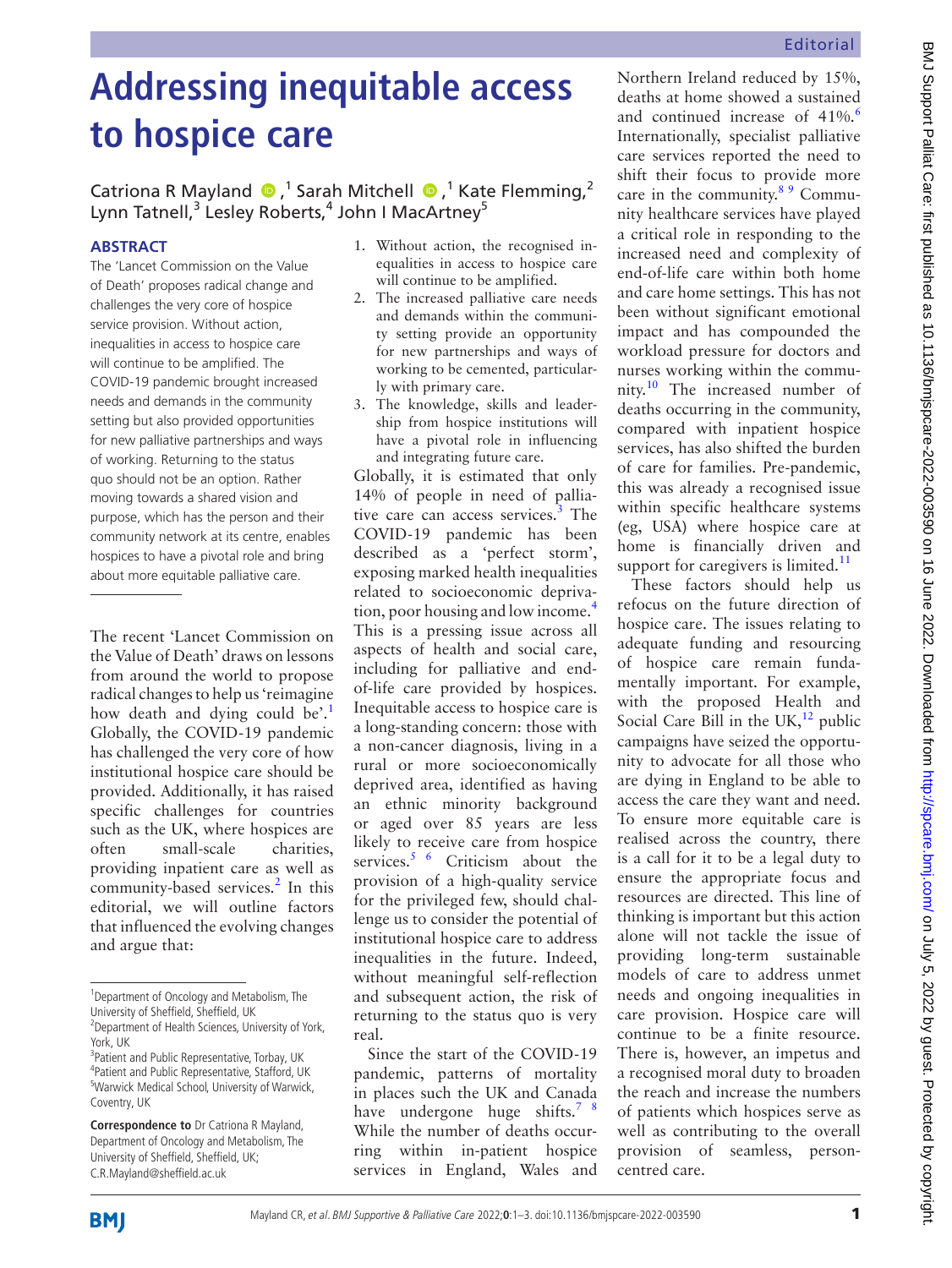The pandemic provided opportunities for initiatives that had previously been discussed to become reality. Within certain areas of the UK, hospices and community colleagues were able to be brought together with central contact points and a more integrated approach to working.<sup>13</sup> Reports showed different services amalgamated to form multiprofessional teams providing both personal care and specialist community care.<sup>9</sup> Increased application of technology was used to facilitate multidisciplinary team meetings with a broader membership or to provide daily staff updates. Internationally, initiatives such as Project  $ECHO<sup>14</sup>$  $ECHO<sup>14</sup>$  $ECHO<sup>14</sup>$ enabled shared learning and facilitated the transfer of knowledge and skills to the wider workforce.<sup>[15 16](#page-2-14)</sup> The Lancet Commission challenges us to go further—hospices, as part of specialist palliative care services, need to advocate for building community capacity in its broadest sense, sharing knowledge and skills, and bringing networks together.<sup>[1](#page-2-0)</sup>

Time is of the essence. Within the UK, for example, there are ongoing changes to the structures within their national health system. Integrated care systems (ICSs), partnerships bringing together those who prioritise and fund care, with local councils and providers of care services across specific geographical locations, are set to become statutory in 2022. Regionally, strategic networks representing Palliative and End-of-life Care have a key role in collectively guiding and supporting ICSs in the integration and improvement of patient care, advocating for 'joined up' approaches.

In view of evolving changes, we would advocate the following recommendations:

1. Leadership: There needs to be a move away from seeing 'hospice care' as that solely provided within a structure of a building or institution and more focus given to outreach and engagement within communities. Hospices' specialist skills remain of vital importance, but they need to use their standing to lead and influence policy-makers and create an environment for community partnership.

- 2. Encouraging new approaches to hospice care: new ways of working should be encouraged to both generate novel initiatives and facilitate the sharing of positive outcomes. This includes valuing informal dialogue with a range of partners and stakeholders, as well as experimenting with innovative approaches to service provision. Support from robust research is needed and should not only value the generalisability of findings but provide evidence about how community care and institutional hospices can better work together in their specific locales and circumstances.
- 3. Engagement of patients, public and civic society: the patient voice is integral to guide the potential codesign of services and how they are organised and provided. Hospices need to open-up conversations with the public so they can directly influence how hospice care is provided in their community; how hospice care is connected across much wider health and social care systems; and, how hospice care can better engage in meaningful partnerships across societies.

#### **SUMMARY**

The COVID-19 pandemic has exacerbated many pre-existing healthcare inequities but has also accelerated many long-awaited and much needed changes to enable the provision of more palliative care within the community setting. It is now time for institutions and facilities which provide hospice care to reflect on how those inequities grew around them, despite their better efforts. Hospices can use their social and moral standing to instigate a shift in the discussion about how 'good' deaths can be accessible to all in their communities. Additionally, hospices can recognise the role that they play in amplifying the voice of their community to others. Moving towards a shared vision and purpose, which has the person and their community network at its centre, can help bring about more equitable palliative care.

**Twitter** Catriona R Mayland [@CattyRM,](https://twitter.com/CattyRM) Sarah Mitchell [@MacGPSarah](https://twitter.com/MacGPSarah), Lynn Tatnell [@Lynn123Tatnell](https://twitter.com/Lynn123Tatnell) and John I MacArtney [@johnmacartney](https://twitter.com/johnmacartney)

**Acknowledgements** We wish to acknowledge the wider project group members of 'The impact and implications of COVID-19 on the relational, social, and healthcare experiences of hospice care in the West Midlands,' UKRI ESRC grant (ref ES/W001837/1) and the discussions which contributed to this editorial.

**Contributors** CRM, SM, LR and JIM conceived the idea. CRM drafted the manuscript with specific contributions from SM, KF, LT and JIM. All authors have reviewed the article critically for clarity and intellectual content, provided revisions and have approved this version for submission.

**Funding** Dr Catriona R Mayland and Dr Sarah Mitchell are funded by Yorkshire Cancer Research 'CONNECTS' Fellowship scheme. Dr John I MacArtney is funded by Marie Curie.

**Competing interests** None declared.

**Patient consent for publication** Not applicable.

**Ethics approval** Not applicable.

**Provenance and peer review** Not commissioned; internally peer reviewed.



**Open access** This is an open access article distributed in accordance with the Creative Commons Attribution 4.0 Unported (CC BY 4.0) license, which permits others to copy, redistribute, remix, transform and build upon this work for any purpose, provided the original work is properly cited, a link to the licence is given, and indication of whether changes were made. See: [https://](https://creativecommons.org/licenses/by/4.0/) [creativecommons.org/licenses/by/4.0/.](https://creativecommons.org/licenses/by/4.0/)

© Author(s) (or their employer(s)) 2022. Re-use permitted under CC BY. Published by BMJ.



**To cite** Mayland CR, Mitchell S, Flemming K, et al. BMJ Supportive & Palliative Care Epub ahead of print: [please include Day Month Year]. doi:10.1136/ bmjspcare-2022-003590

Received 22 February 2022 Accepted 24 May 2022

#### **ORCID iDs**

Catriona R Mayland [http://orcid.org/](http://orcid.org/0000-0002-1440-9953) [0000-0002-1440-9953](http://orcid.org/0000-0002-1440-9953)